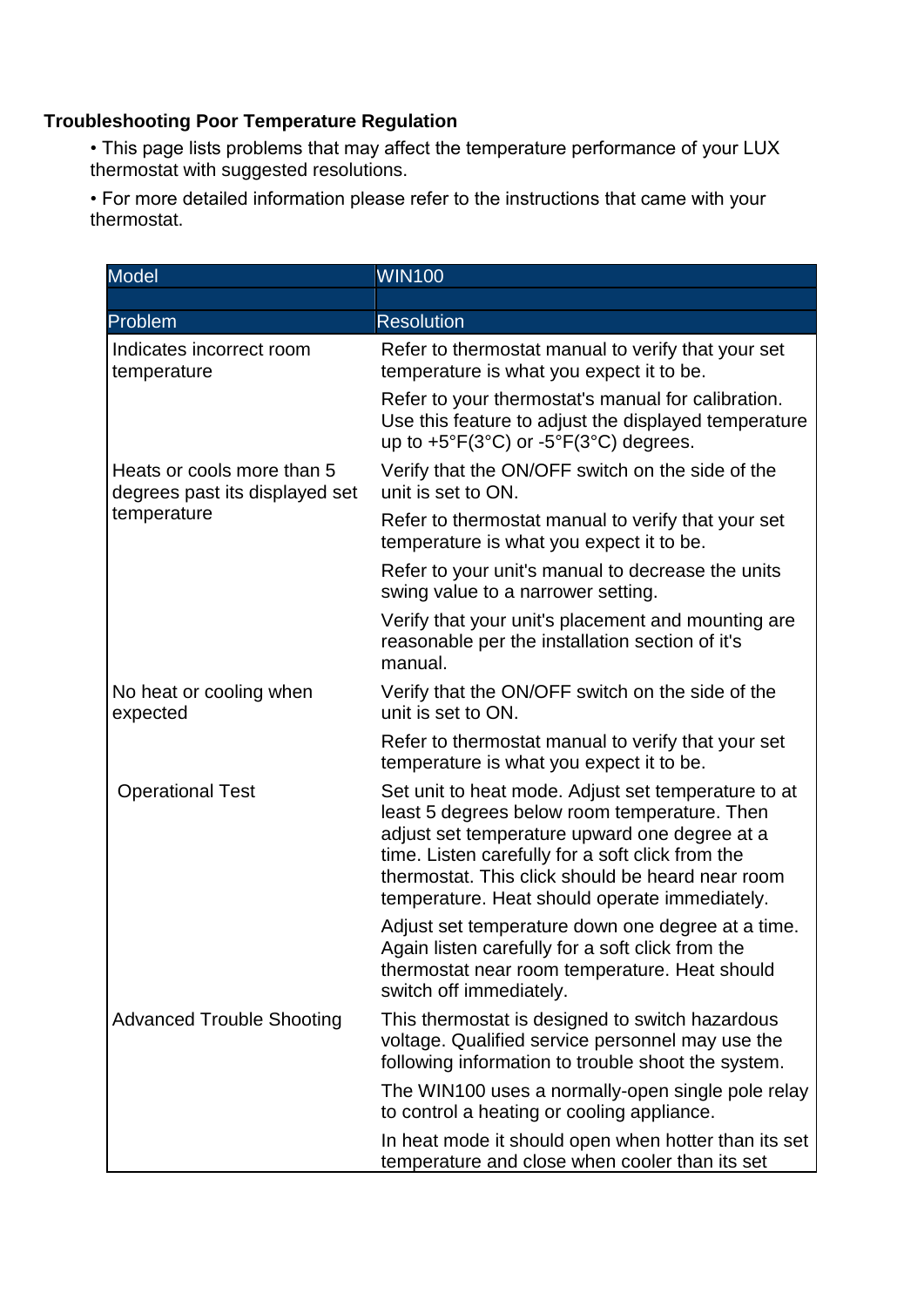|                         | temperature.                                                                                                           |
|-------------------------|------------------------------------------------------------------------------------------------------------------------|
|                         | In cool mode it should close when hotter than its set<br>temperature and open when cooler than its set<br>temperature. |
| For further assistance: | Contact your HVAC service company or our<br>Technical Assistance Line if not resolved.                                 |

## **Troubleshooting the Display**

- Problems that may be identified from the display of your programmable thermostat are listed here with suggested resolutions.
- For more detailed information please refer to the instructions that came with your thermostat.

| <b>Model</b>                                                                            | <b>WIN100</b>                                                                                                                                                                                           |
|-----------------------------------------------------------------------------------------|---------------------------------------------------------------------------------------------------------------------------------------------------------------------------------------------------------|
|                                                                                         |                                                                                                                                                                                                         |
| Problem                                                                                 | <b>Resolution</b>                                                                                                                                                                                       |
| Display will not change                                                                 | Peel protective plastic label from display.                                                                                                                                                             |
|                                                                                         | Display blurred and unreadable Peel protective plastic label from display.                                                                                                                              |
|                                                                                         | Press the small round inset RESET button behind<br>the door of your unit using a small Philips screw<br>driver. Reconfigure and reprogram.                                                              |
| Time alternates with room<br>temp                                                       | This is normal operation which can not be changed.                                                                                                                                                      |
| Blank or fading display                                                                 | Replace unit's batteries with fresh Duracell® or<br>Energizer® G13A alkaline batteries. Be sure that<br>they are installed with their polarity $(+)$ and $-)$ correct.                                  |
|                                                                                         | Clean battery contacts with a pencil eraser and pry<br>out the spring contact slightly to insure a clean, firm<br>connection.                                                                           |
|                                                                                         | Press RESET using a small Philips screw driver.<br>Then reconfigure and reprogram.                                                                                                                      |
| Displays "LO BATT",<br>"REPLACE", or battery symbol                                     | Replace batteries with fresh G13 size Duracell® or<br>Energizer® alkaline batteries. Be sure that they are<br>installed with their polarity (+ and -) correct.                                          |
| Displays wrong room<br>temperature.                                                     | See Temperature Regulation                                                                                                                                                                              |
| You want to change the<br>displayed temperature scale<br>from °F to °C or from °C to °F | Rotate the Speed Dial® to "SET WEEKDAY<br>PROGRAM". Press "HOLD" and "NEXT"<br>simultaneously to change the displayed temperature<br>scale. from °F to °C or from °C to °F. Rotate dial<br>back to RUN. |
| You want to change clock                                                                | Most LUX electronic thermostats can display time in                                                                                                                                                     |